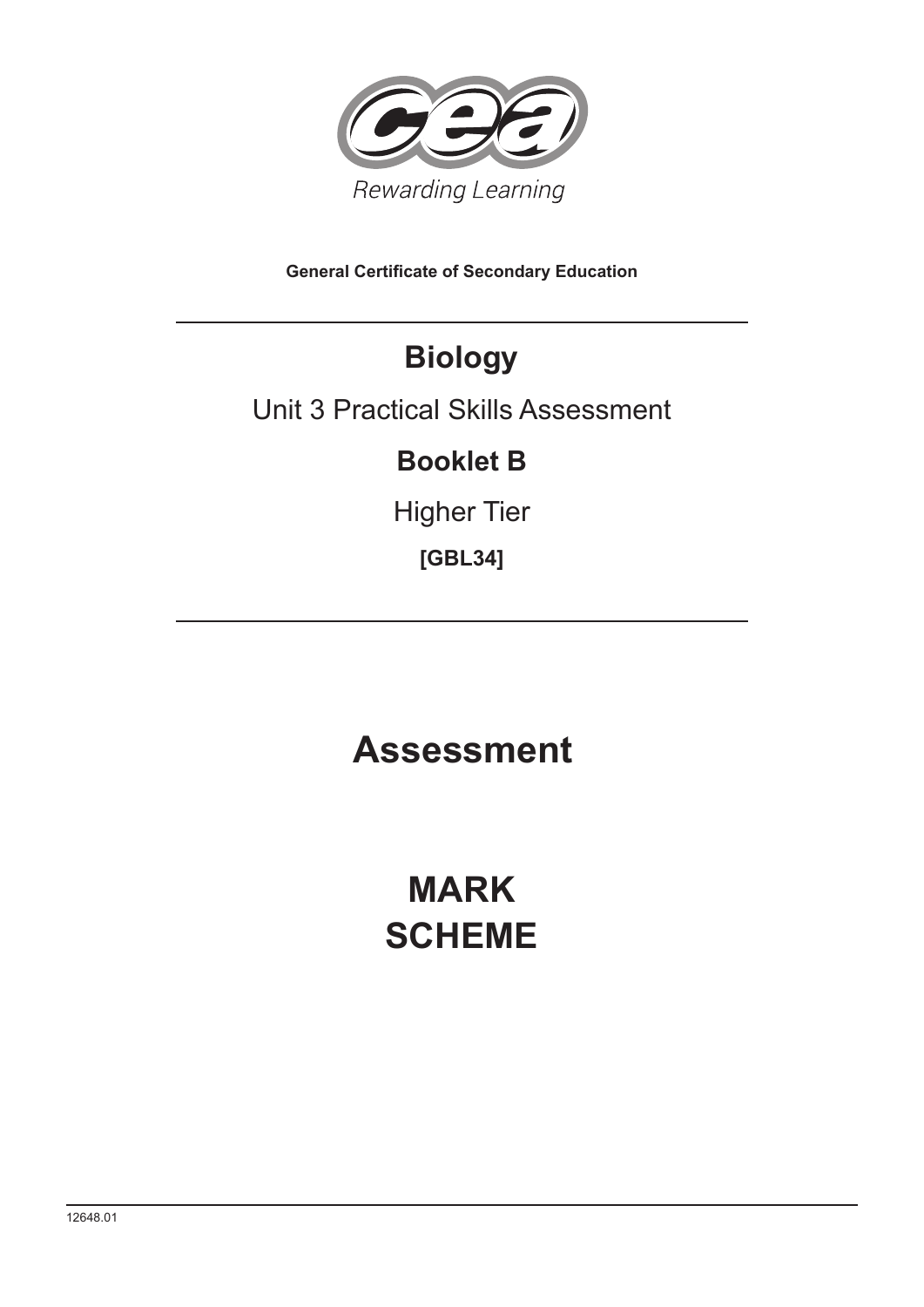The main purpose of the mark scheme is to ensure that each question is marked accurately, consistently and fairly.

Mark schemes are not intended to be totally prescriptive. No mark scheme can cover all the responses which students may produce. In the event of unanticipated answers, teachers and lecturers are expected to use their professional judgement to assess the validity of answers.

#### **Mark Scheme Annotation**

- The use of a solidus (/) denotes alternative answers which can be awarded within the same question (or marking point in a question worth more than one mark).
- The use of a semi-colon (;) denotes separate marking points. These are particularly relevant when separating the different marking points in a question worth more than one mark.
- Part of an answer within brackets indicates that this part is not essential to gain credit the bracketed section is usually to set context or for the purpose of completeness.
- Some answers are shown as 'Any **two** from' (or any number between two and six). This means that any two (or other specified number) answers from the bullet-pointed list can be credited in this question or question part.

#### **Marking Calculations**

Full marks are normally awarded for the correct answer – irrespective of whether working out has been shown (even when asked to show working out.) The principle of 'error carried forward' (ECF) usually applies in that if a student makes a mistake in the first part of a three-mark, three-stage calculation then the final two marks can be awarded if the second and third stage processes are carried out correctly. The same principle applies to a mistake at any stage in a calculation.

#### **Marking QWC question**

See guidance in the mark scheme at the QWC question and also the section in the subject-specific guidance.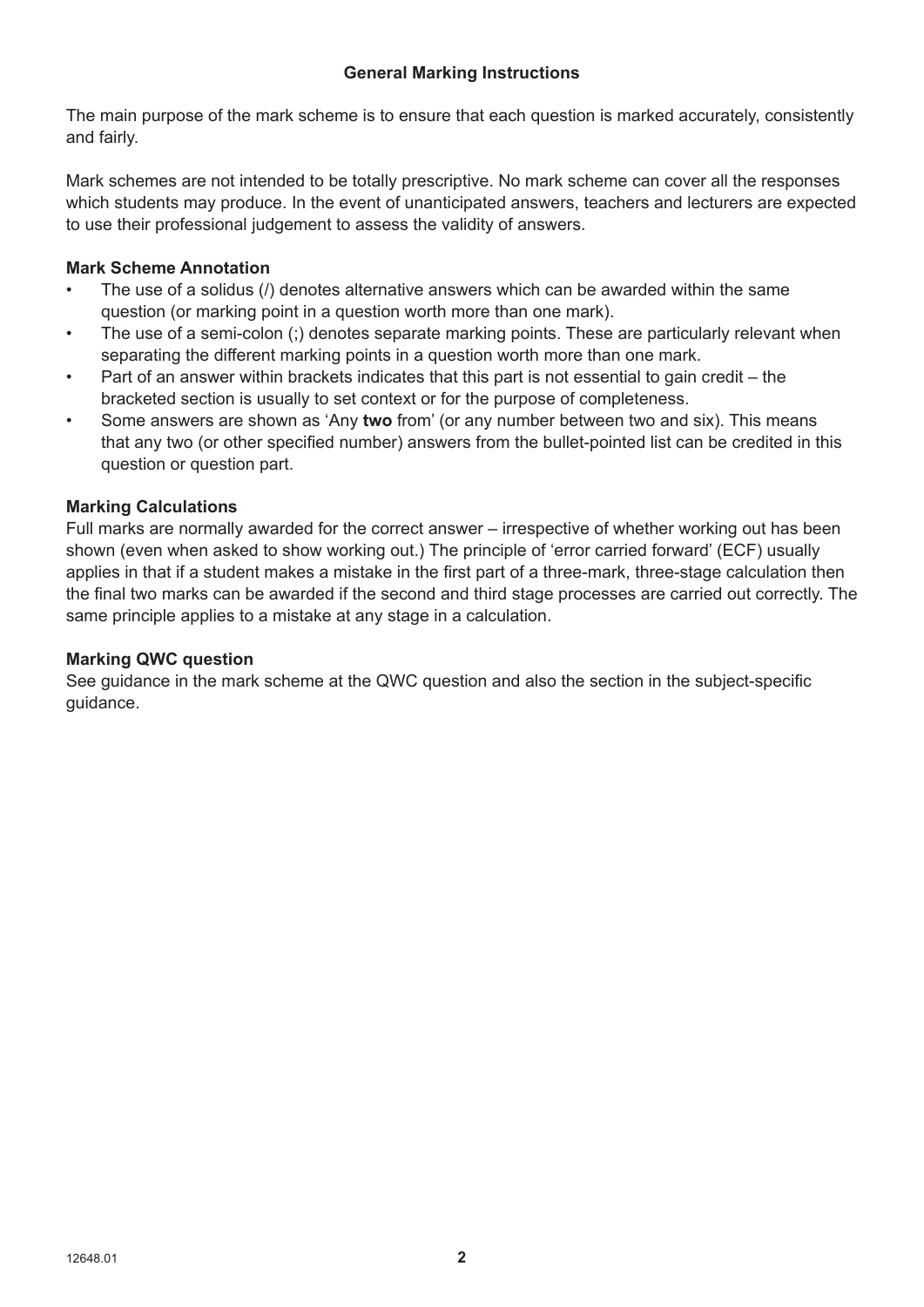| 1              |           |                | (a) More reliable results/reduce the impact of anomalies;<br>$[1]$                                                           |       | <b>AVAILABLE</b><br><b>MARKS</b> |
|----------------|-----------|----------------|------------------------------------------------------------------------------------------------------------------------------|-------|----------------------------------|
|                |           | (b) Pupil D;   |                                                                                                                              | $[1]$ |                                  |
|                | $(c)$ (i) |                | Distance at which ruler was caught decreased with each test;<br>$195 - 120/120 - 90;$                                        | $[2]$ |                                  |
|                |           | $(ii)$ C;      | anomalous result/described/110 - 300;                                                                                        | $[2]$ | 6                                |
| $\overline{2}$ |           |                | (a) Removes all the oxygen/sterilised;<br>so the yeast are not killed;                                                       | $[2]$ |                                  |
|                |           |                | (b) Anaerobic;                                                                                                               | $[1]$ |                                  |
|                |           | (c) $CO_{2}$ ; |                                                                                                                              | $[1]$ |                                  |
|                |           |                | (d) Any three from:<br>more bubbles;<br>more yeast/cloudy;<br>warmer;<br>more alcohol;                                       |       |                                  |
|                |           |                | the mass of glucose decreased;                                                                                               | $[3]$ |                                  |
|                |           |                | (e) When mass of glucose increased from 20 to 25 g;<br>maximum number of bubbles remained at 22/levels off at 22;            | $[2]$ | 9                                |
| 3              |           |                | (a) 3 palisade cells drawn in correct position;<br>1 spongy cell drawn in correct position;<br>Cells correct size and shape; | $[3]$ |                                  |
|                | $(b)$ (i) |                | Lots of air spaces/larger air spaces/no stomata on layer D;                                                                  | $[1]$ |                                  |
|                |           | (ii)           | More access to light/ $CO_2$ /more photosynthesis;                                                                           | $[1]$ |                                  |
|                |           |                | (iii) Leaf 1 does not have stomata/stoma, leaf 2 does;<br>leaf 2 has no waxy cuticle, leaf 1 has;<br>need comparison         | $[2]$ | $\overline{7}$                   |
|                |           |                |                                                                                                                              |       |                                  |
|                |           |                |                                                                                                                              |       |                                  |
|                |           |                |                                                                                                                              |       |                                  |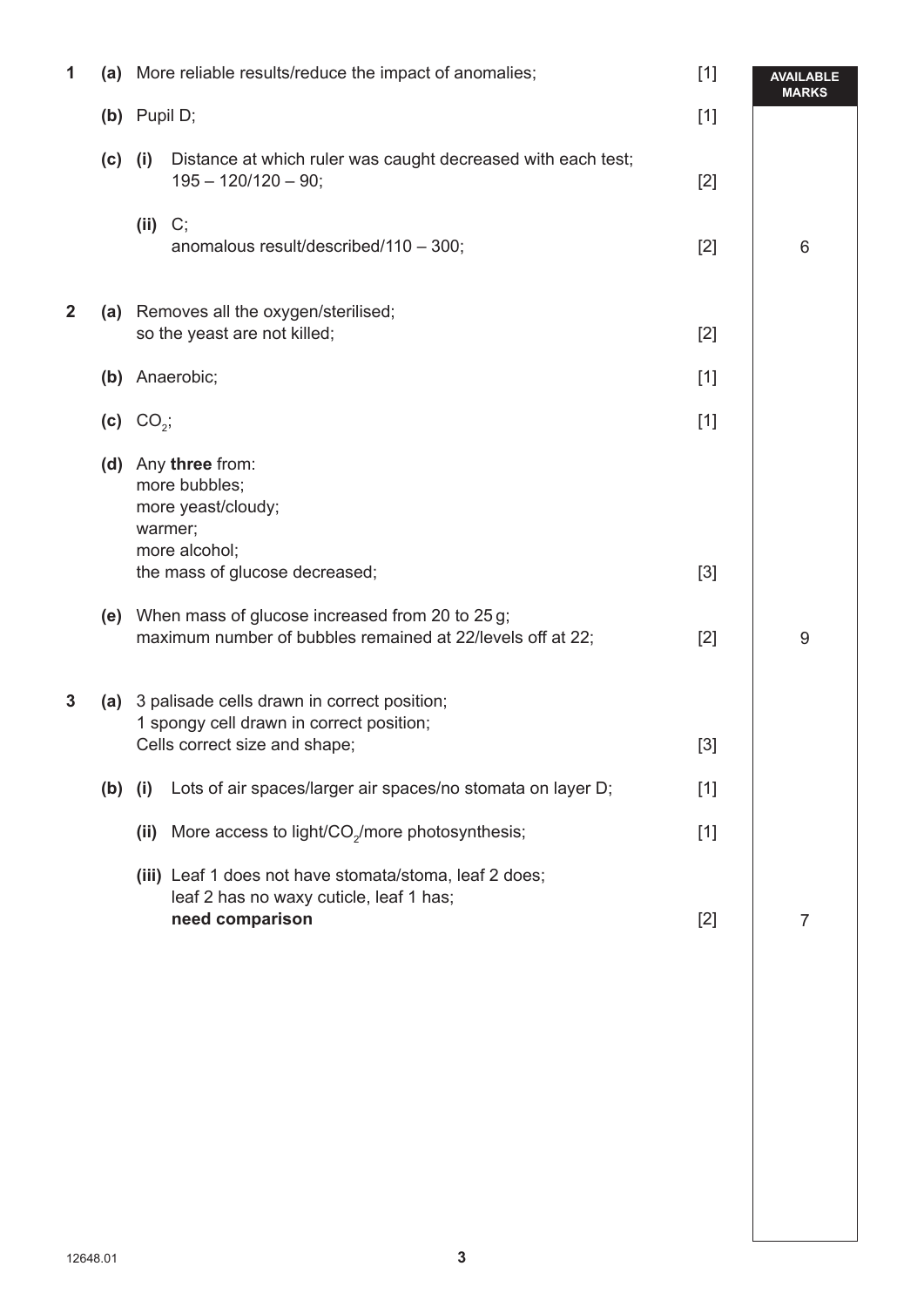| 4 |           |                                                                                            | (a) Prevent evaporation of water from the flask;                                           | $[1]$ | <b>AVAILABLE</b><br><b>MARKS</b> |
|---|-----------|--------------------------------------------------------------------------------------------|--------------------------------------------------------------------------------------------|-------|----------------------------------|
|   | $(b)$ (i) |                                                                                            | 9.5 and 0.5;<br>$9.5 \div 0.5$ ;<br>19;                                                    | $[3]$ |                                  |
|   |           |                                                                                            |                                                                                            |       |                                  |
|   |           | (ii)                                                                                       | Light/dark;                                                                                | $[1]$ |                                  |
|   |           |                                                                                            | (iii) Stomata open in light;<br>more evaporation/more diffusion/more photosynthesis;<br>or |       |                                  |
|   |           |                                                                                            | more photosynthesis; more water used;<br>accept converse for dark                          | $[2]$ |                                  |
|   |           |                                                                                            | $(iv)$ 1 and 3;                                                                            | $[1]$ |                                  |
|   |           | (c) Humidity;<br>as humidity increases, water loss decreases;<br>lower diffusion gradient; |                                                                                            |       |                                  |
|   |           |                                                                                            | Accept converse                                                                            | $[3]$ | 11                               |
| 5 | (a)       | (i)                                                                                        | Remove any spilled starch or glucose;                                                      | $[1]$ |                                  |
|   |           | (ii)                                                                                       | Glucose present;<br>starch absent;                                                         | $[2]$ |                                  |
|   |           |                                                                                            | (iii) Glucose molecules small enough to diffuse through;<br>starch too large;              | $[2]$ |                                  |
|   | $(b)$ .   |                                                                                            | Visking tubing;<br>water;                                                                  | $[2]$ | $\overline{7}$                   |
|   |           |                                                                                            |                                                                                            |       |                                  |
|   |           |                                                                                            |                                                                                            |       |                                  |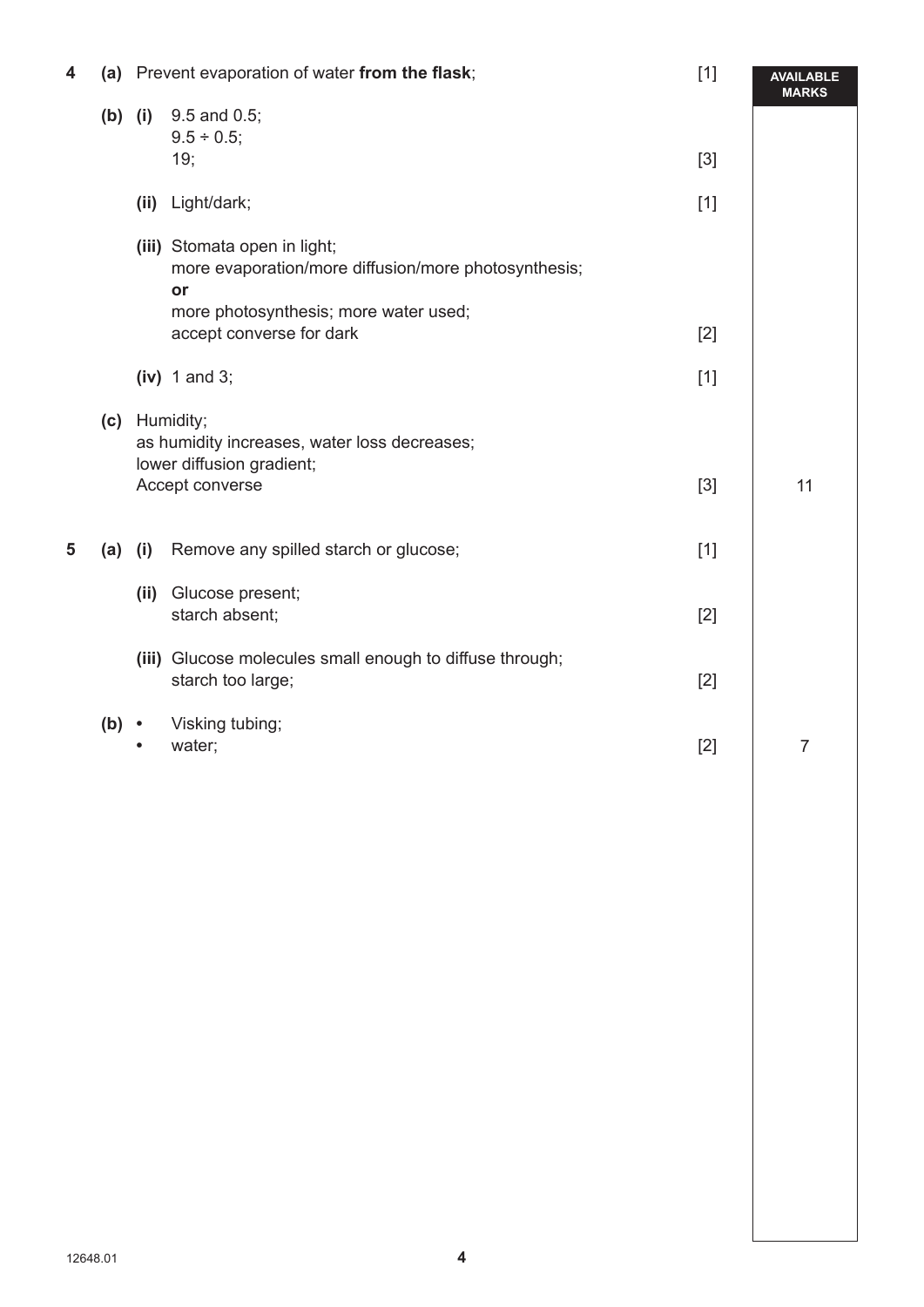#### **6 (a) Indicative content**

- 1. Quadrat;
- 2. Use tape measure;
- 3. From woodland to field;
- 4. Systematic sampling/described/place quadrat at sample points;
- 5. Identify the species/use a key;
- 6. Calculate/estimate percentage cover;

| <b>Band</b>  | <b>Response</b>                                                                                                                                                                                                                                                   | <b>Mark</b> |
|--------------|-------------------------------------------------------------------------------------------------------------------------------------------------------------------------------------------------------------------------------------------------------------------|-------------|
| $\mathsf{A}$ | Candidates must use appropriate, specialist terms<br>throughout to describe and explain their conclusions<br>using at least 5 of the points. They use good<br>spelling, punctuation and grammar and the form and<br>style are of a high standard.                 | $[5] - [6]$ |
| <sub>B</sub> | Candidates use some appropriate, specialist terms<br>throughout to describe and explain their conclusions<br>using at least 3 of the points. They use satisfactory<br>spelling, punctuation and grammar and the form and<br>style are of a satisfactory standard. | $[3]-[4]$   |
| $\mathsf{C}$ | Candidates make little use of specialist terms<br>throughout to describe and explain their conclusions<br>using at least 1 of the points. The spelling,<br>punctuation and grammar, form and style are of a<br>limited standard.                                  | $[1]-[2]$   |
| D            | Response not worthy of credit.                                                                                                                                                                                                                                    | [0]         |
|              |                                                                                                                                                                                                                                                                   | [6]         |

#### **(b) (i)** Buttercups; [1]

 **(ii)** Greater biodiversity in the woodland; most number of species present; 5 vs 3/2 more species present in woodland; Accept converse [3]  **(iii)** Any **two** from: **light; temperature; moisture; soil pH; wind; [2]** [2]

 **(iv)** Any **two** from: competition; grazing; trampling; disease;  $\qquad \qquad \textbf{[2]}$ 

14